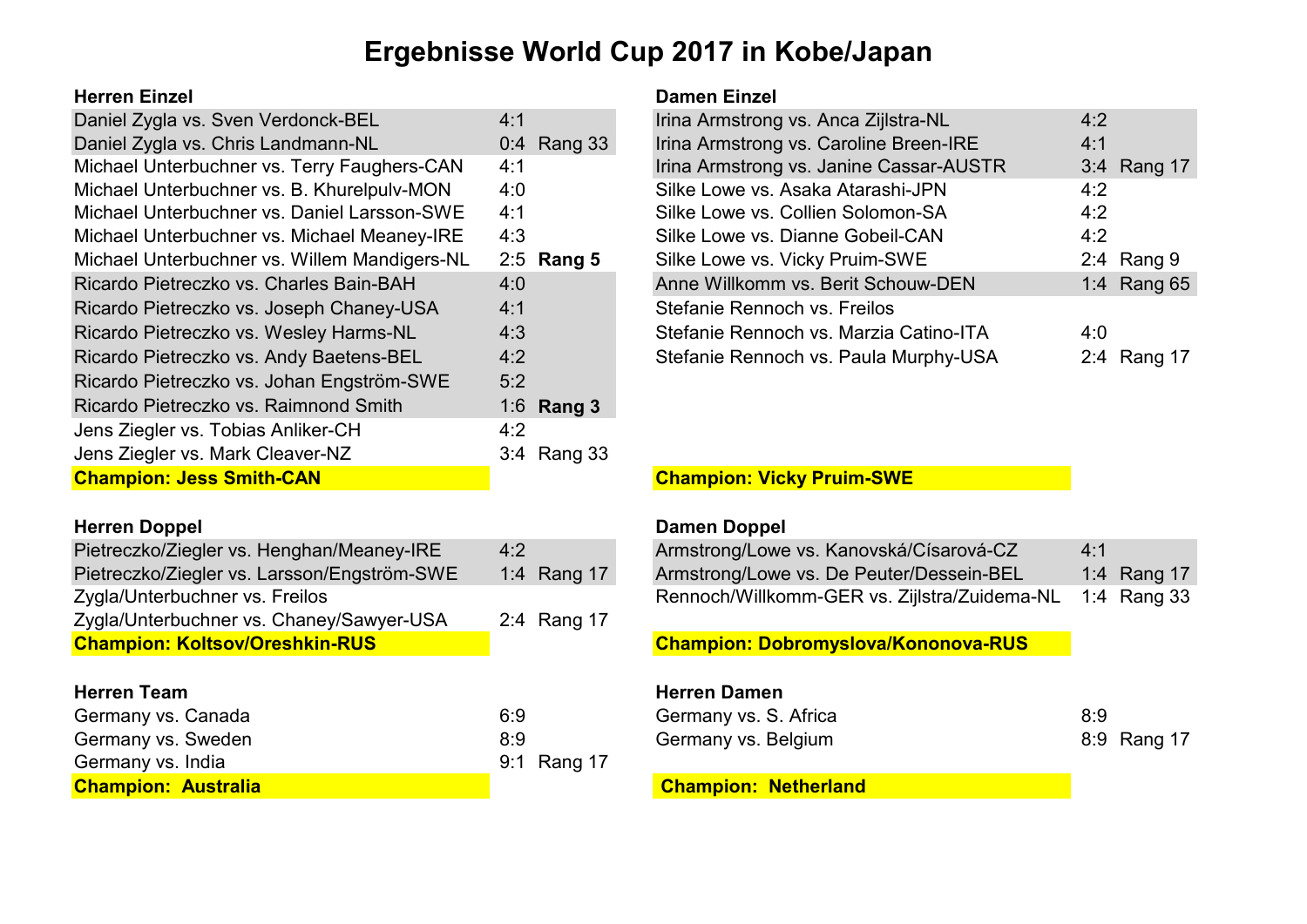# World Cup 2017 - Men 07/10/2017 16:26:03

SDARTSIS

| Country            | Sng<br>A       | Sng<br>в     | Sng<br>c      | Sng<br>D      | Pairs<br>A     | Pairs<br>В                  | Team<br><b>RR</b> | <b>Team</b><br><b>RR</b><br><b>Bonus</b> | Team<br>KO     | <b>Total</b><br>points | Pos                         |
|--------------------|----------------|--------------|---------------|---------------|----------------|-----------------------------|-------------------|------------------------------------------|----------------|------------------------|-----------------------------|
| Australia          | 6              | 0            | 21            | 0             | 0              | 6                           | 0                 | 7                                        | 58             | 98                     | 1                           |
| Canada             | 28             | 1            | 0             | 1             | 30             | 0                           | 0                 | 5                                        | $\overline{4}$ | 69                     | $\overline{2}$              |
| <b>USA</b>         | 0              | 3            | $\mathcal{Z}$ | 0             | 12             | 0                           | 0                 | 7                                        | 38             | 63                     | $\mathcal{Z}_{\mathcal{Z}}$ |
| Belgium            | 0              | $\mathcal I$ | 10            | 6             | $\overline{2}$ | 20                          | 0                 | $\overline{7}$                           | 10             | 56                     | 4                           |
| <b>Russia</b>      | 0              | 0            | 1             | $\mathcal I$  | 42             | $\overline{2}$              | 0                 | 5                                        | $\overline{4}$ | 55                     | 5                           |
| <b>Sweden</b>      | 6              | 6            | 3             | 10            | 12             | 0                           | 0                 | 7                                        | 10             | 54                     | 6                           |
| Netherlands        | 15             | 0            | 3             | 10            | 6              | 6                           | 0                 | $\overline{7}$                           | $\overline{4}$ | 51                     | $\overline{z}$              |
| N. Zealand         | $\mathcal I$   | 0            | 3             | $\mathcal{Z}$ | 12             | 12                          | 0                 | $\overline{z}$                           | 10             | 48                     | 8                           |
| Norway             | $\mathcal{O}$  | 0            | 0             | 0             | 0              | 20                          | 0                 | $\overline{4}$                           | 22             | 46                     | 9                           |
| <b>Switzerland</b> | $\mathcal I$   | 6            | 0             | 0             | $\overline{2}$ | 0                           | 0                 | 5                                        | 22             | 36                     | 10                          |
| Finland            | 6              | $\mathcal I$ | 0             | 0             | 6              | $\overline{2}$              | 0                 | 7                                        | 10             | 32                     | 11                          |
| Germany            | 10             | $\mathcal I$ | 15            | $\mathcal I$  | $\mathcal O$   | $\overline{2}$              | 0                 | $\mathcal I$                             | $\mathcal O$   | 30                     | 12                          |
| Italy              | $\mathfrak{Z}$ | 6            | 0             | 0             | 6              | 0                           | 0                 | $\overline{4}$                           | $\overline{4}$ | 23                     | 13                          |
| Rep Ireland        | 1              | 3            | 6             | 0             | 0              | $\mathcal{Z}_{\mathcal{C}}$ | 0                 | $\overline{4}$                           | $\overline{4}$ | 20                     | 14                          |
| France             | 0              | 0            | 3             | $\mathcal I$  | $\overline{2}$ | 0                           | 0                 | 7                                        | 4              | 17                     | 15                          |
| S. Africa          | 0              | 3            | 0             | 0             | 0              | 0                           | 0                 | 5                                        | 4              | 12                     | 16                          |
| S. Korea           | 0              | 3            | 1             | 0             | $\overline{2}$ | 6                           | 0                 | 0                                        | 0              | 12                     | 16                          |
| Denmark            | 3              | 3            | 1             | 1             | $\overline{2}$ | 0                           | 0                 | 1                                        | 0              | 11                     | 18                          |
| <i>Japan</i>       | 3              | 0            | 0             | $\it 1$       | 6              | 0                           | 0                 | 0                                        | 0              | 10                     | 19                          |
| Gibraltar          | 0              | 0            | 0             | 0             | 0              | 0                           | 0                 | 4                                        | 4              | 8                      | 20                          |
| Trin & Tob         | $\mathcal{O}$  | 0            | 0             | $\mathcal I$  | 6              | 0                           | 0                 | 0                                        | 0              | 7                      | 21                          |
| India              | 0              | 0            | 3             | 1             | $\overline{2}$ | 0                           | 0                 | 0                                        | 0              | 6                      | 22                          |
| Hong Kong          | 1              | 0            | $\mathcal I$  | 0             | 0              | $\overline{2}$              | 0                 | $\mathcal I$                             | 0              | 5                      | 23                          |
| Mongolia           | 0              | 0            | 1             | $\mathcal I$  | $\overline{2}$ | 0                           | 0                 | 0                                        | 0              | 4                      | 24                          |
| <b>Bahamas</b>     | 0              | 1            | 3             | 0             | 0              | 0                           | 0                 | 0                                        | 0              | $\overline{4}$         | 24                          |
| Turkey             | 1              | 0            | 0             | 0             | 0              | 0                           | 0                 | 1                                        | 0              | $\overline{2}$         | 26                          |
| Iceland            | 0              | 0            | 0             | 0             | 0              | 0                           | 0                 | 0                                        | 0              | 0                      | 27                          |
| Luxembourg         | 0              | 0            | 0             | 0             | 0              | 0                           | 0                 | 0                                        | 0              | 0                      | 27                          |